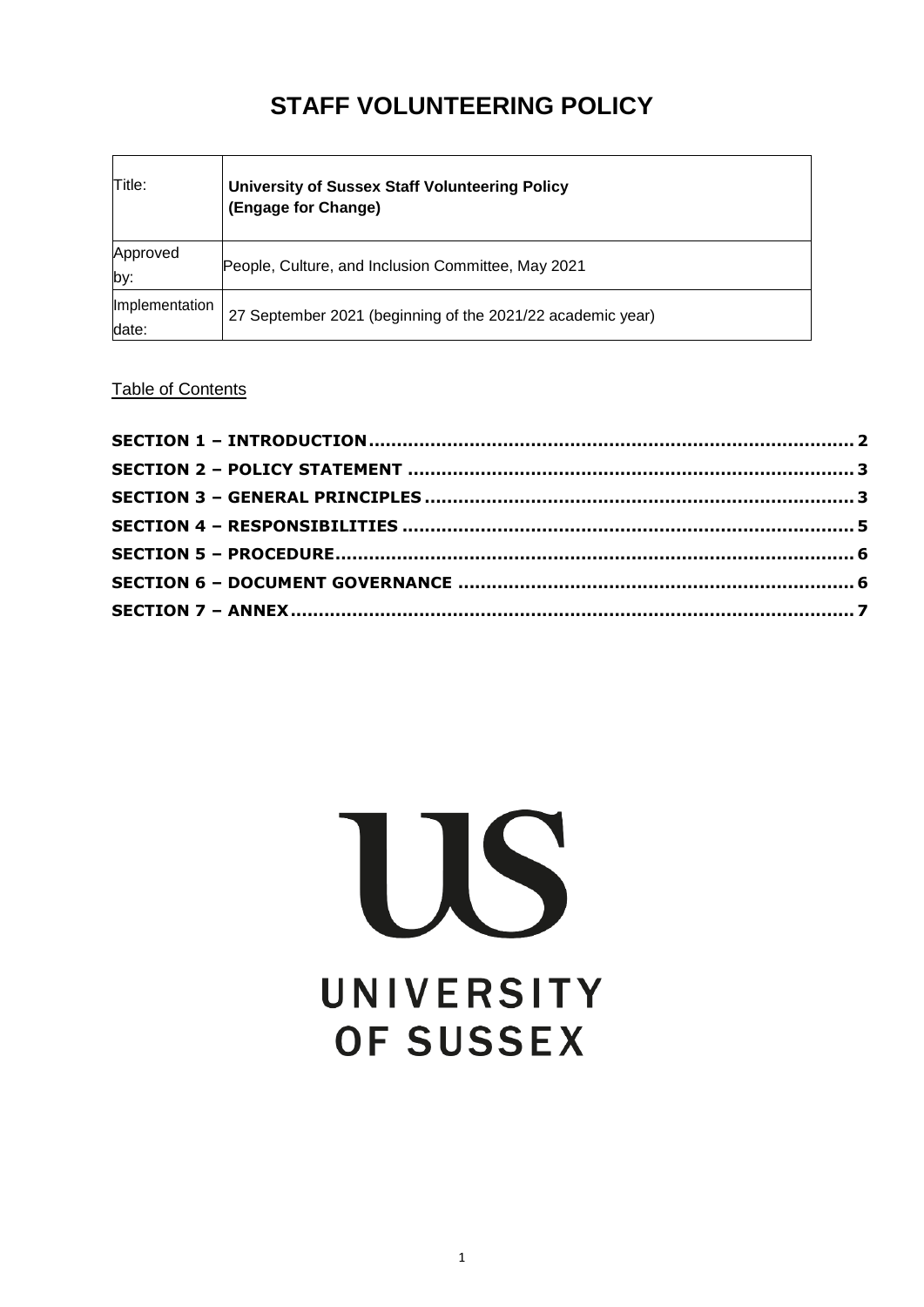## <span id="page-1-0"></span>**1 INTRODUCTION**

## **1.1 Introduction**

- 1.1.1 The University of Sussex is committed to becoming the most sustainable university in the United Kingdom. In doing so we are committed to supporting our staff and students to have a positive social, environmental and economic impact in our local communities and the wider world.
- 1.1.2 We also recognise that volunteering can be mutually beneficial for individuals and employer organisations - providing staff with opportunities to make a difference whilst developing new personal and professional skills.
- 1.1.3 Employer-supported volunteering scheme can improve staff wellbeing and work-life balance, increase engagement and cohesion amongst teams and between different departments, and foster partnerships and cooperation within the local community.
- 1.1.4 The Engage for Change Volunteering Scheme and policy is aligned with the University's five key values – kindness, integrity, inclusion, collaboration and courage – set out in the University's 2025 Strategic Framework titled 'A Better University for a Better World'.
- 1.1.5 The policy also supports the implementation of the University's Sustainability Strategy and the realisation of the 17 United Nations Sustainable Development Goals.

## **1.2 Purpose**

1.2.1 This document sets out the University' procedures and conditions for enabling and supporting staff who participate in University approved volunteering activities that align with the University's values and support the achievement of the Sussex 2025 vision and Sustainability Strategy.

## **1.3 Scope**

- 1.3.1 This policy and procedure will apply to all University of Sussex staff with contracts lasting 12 months or more.
- 1.3.2 This policy applies to external volunteering opportunities only, opportunities to volunteer internally will be governed by separate policies.
- 1.3.3 This policy will be reviewed on a regular basis and can be amended at any time.

## **1.4 Definitions**

| <b>Word/Term</b>                                                                            | <b>Definition</b>                                                                                                                                                                                                                                                                                                                                                                                                                                         |
|---------------------------------------------------------------------------------------------|-----------------------------------------------------------------------------------------------------------------------------------------------------------------------------------------------------------------------------------------------------------------------------------------------------------------------------------------------------------------------------------------------------------------------------------------------------------|
| <b>Employee</b><br>Volunteering                                                             | Community-based voluntary activity undertaken by a member of staff, with<br>the support and encouragement of their organisation, to develop their skills<br>and competencies whilst making a valued contribution to a not-for-profit<br>organisation. Volunteering is defined as carrying out tasks or providing<br>services for individuals or community organisations without financial payment<br>or compensation from the individual or organisation. |
| <b>United</b><br><b>Nations</b><br><b>Sustainable</b><br><b>Development</b><br>Goals (SDGs) | The Sustainable Development Goals (SDGs) were adopted by all United<br>Nations Member States in 2015 as a universal call to action to end<br>poverty, protect the planet and ensure that all people enjoy peace and<br>prosperity by 2030. The 17 SDGs are integrated - that is, they<br>recognize that action in one area will affect outcomes in others, and that<br>development must balance social, economic and environmental                        |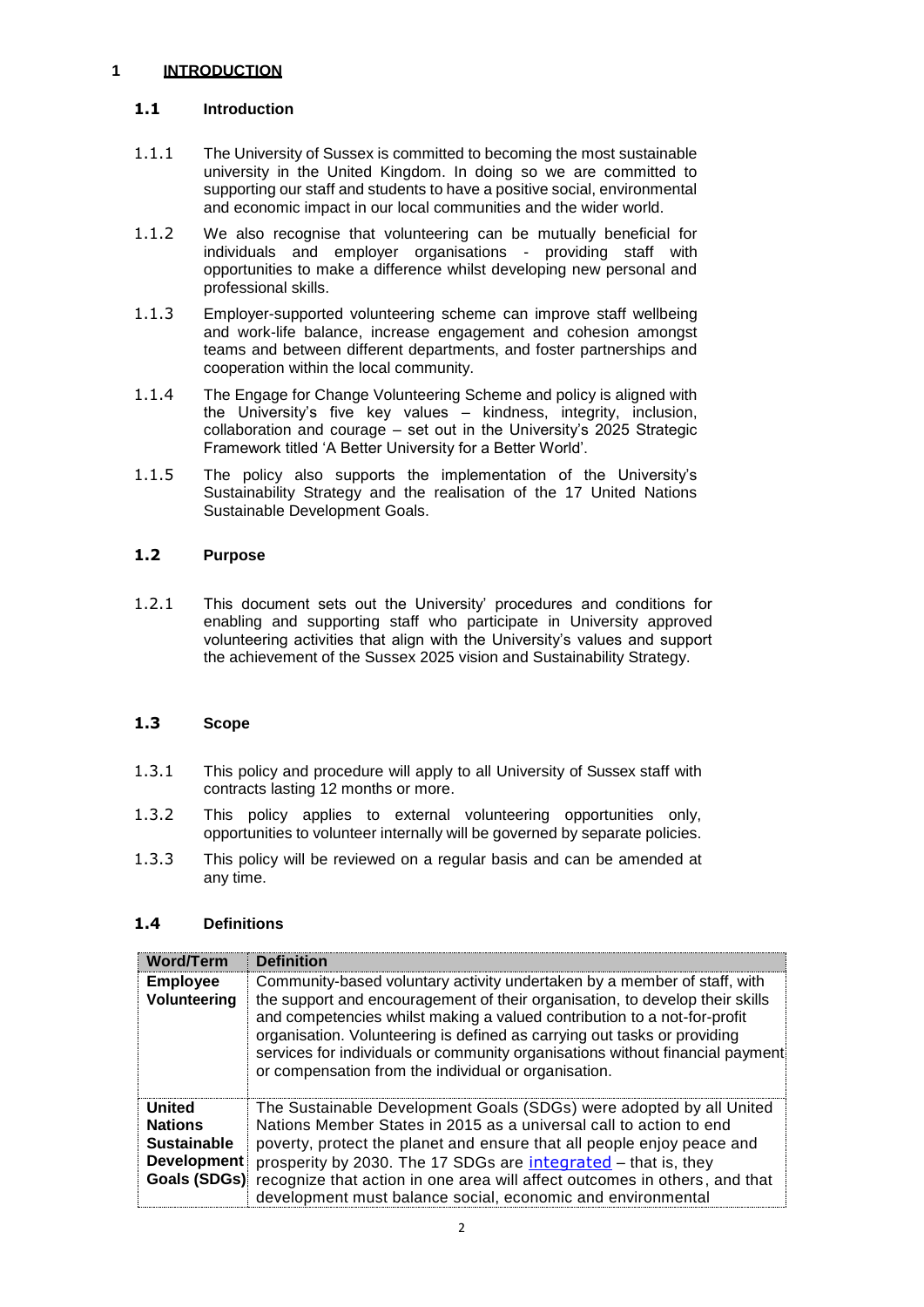| sustainability. See annex 7.1 for an overview of the SDGs. |
|------------------------------------------------------------|
|                                                            |
|                                                            |
|                                                            |

## **1.5 Equality and Diversity**

- 1.5.1 This volunteering scheme and policy will undergo an Equality Analysis to comply with the University's legislative responsibilities so as not to unlawfully discriminate against any protected characteristic.
- 1.5.2 Statistical analysis on usage of the scheme will also be used to inform the University's Equality policies, guidelines and procedures. The Equality, Diversity and Inclusion (EDI) Unit will monitor these statistics on an ongoing basis to identify any key areas of concern and will work with the local line management to mitigate any adverse impacts of the policy/procedure on potentially vulnerable groups in order to ensure equal access to opportunities, engagement and participation amongst all University employees.

## <span id="page-2-0"></span> **2 POLICY STATEMENT**

- 2.1 The University of Sussex is committed to acting as a civic leader and partner by allowing representatives of the university to contribute to and take an active role in the local and regional community through volunteering activities that align with the University's community engagement and sustainability agenda, which can be shown to contribute to one of the 17 UN Sustainable Development Goals.
- 2.2 The University actively promotes and encourages volunteering and recognises the positive and meaningful impact of staff participating in voluntary activities. That is why it will reasonably support applications for approved employee volunteering projects, via this procedure, with paid leave or flexible working approaches where possible.

## <span id="page-2-1"></span>3 **GENERAL PRINCIPLES**

- 3.1 A designated 'Engage for Change Go Volunteer' website provides the focus for information, advice and support for staff who wish to volunteer in the local community. This may include opportunities to engage with oncampus volunteering, which will be co-ordinated by the University Sustainability Team with support from volunteering champions in each professional service directorate and academic school.
- 3.2 University supported volunteering activities are those that are either
	- a) University approved volunteering opportunities or undertaken at a partner non-profit organisation or group which are listed on the University's 'Engage for Change - Go Volunteer' website; or
	- b) Those that have been selected, organised and applied for by an employee of one's own accord and approved by the university's sustainability team as being in line with this policy.
- 3.3 The University will grant reasonable time off for participation in approved voluntary activity. This staff volunteering scheme will provide all part-time and full-time employees with contracts of 12 months or more with the opportunity to undertake a minimum of 2 days of voluntary sustainability-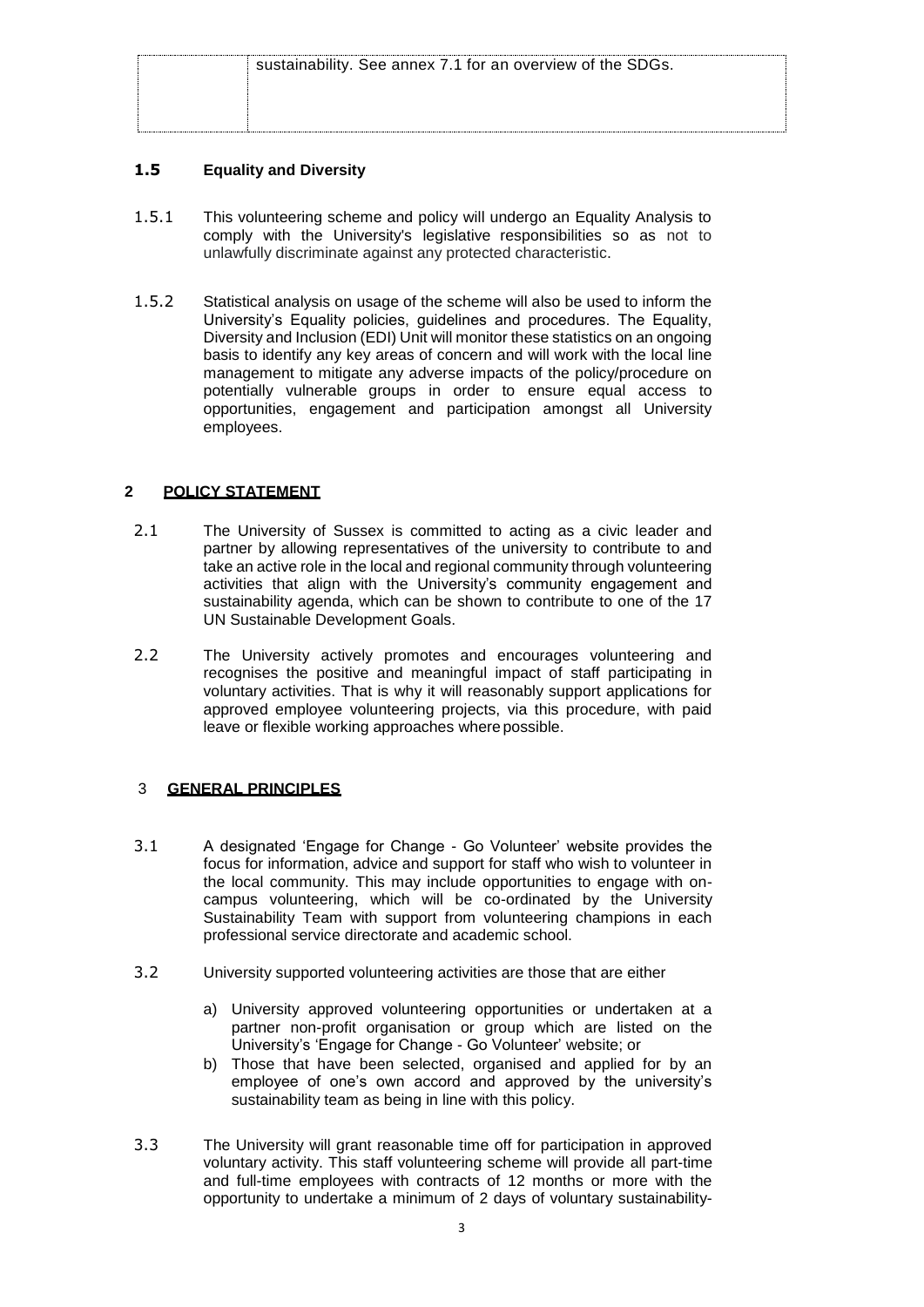related activities in the regional community per annum (pro rata). The maximum number of volunteering days per annum will be aligned with the annual leave year, i.e. the maximum number of days is reset at the same time as the annual leave year (October each year). The exact number of days will be reviewed on an annual basis depending on uptake, feasibility, impact and cost.

- 3.4 Volunteering may be for a one-off event or project over a day/number of days or may be a slightly more regular commitment supporting one specific project. The support mechanism for each project will be considered on an individual basis and defined by the employing manager. It may take the form of:
	- a) Paid time off e.g. 2 individual days of volunteering in one-day duration projects, 2 consecutive days undertaking a volunteering activity, one hour per week projects over the course 15 weeks;
	- b) Flexible working e.g. a later than usual start with a later finish for participation in a volunteering opportunity.
- 3.5 Support and guidance will be provided for staff and managers on how best to implement and manage flexible working arrangements and relationships to accommodate voluntary activities. Guidance will be provided for managers on how to consider requests for volunteering fairly.
- 3.6 Volunteering applications must be authorised by the prospective volunteer's line manager for any volunteering activity. line manager for any volunteering activity.
- 3.7 Any request to undertake voluntary work will be considered on an individual basis and will be made in line with business needs. Participation in a volunteering activity will only be approved if it is not detrimental to the operational requirements of the team, department or the University as a whole, managers must consider the impacts on the team, department or University before any decision is made. Managers may agree with the prospective volunteer to a deferment of the volunteering activity should business commitments require.
- 3.8 If a manager is unable to support a request for volunteering, a reason must be given to the member of staff. Where an application for a particular project cannot be accommodated, the University will refer the respective employee to the volunteering opportunities and partner organisations listed on its webpage and offer any available suitable alternative projects which the employee can progress or decline as they so wish.
- 3.9 If a manager refuses the application for volunteering and provides a reasonable explanation for not agreeing and supporting the employee's request, the manager's decision is final and not open to appeal by the employee.
- 3.10 The University reserves the right to cancel or suspend volunteering activity at any time, without notice.
- 3.11 Sickness absence from the volunteering activity should be notified to the University in the normal manner, as articulated in the Guidance on Leave and Absence from Work.
- 3.12 All volunteering activity will be monitored for evaluation purposes by the Sustainability team, including level of uptake, benefits and disadvantages as viewed by the volunteer, the line manager and the external organisation. In terms of economic, social and environmental sustainability the impact of the volunteering scheme will also be measured and recorded against the 17 United Nations Sustainable Development Goals (SDGs).
- 3.13 The University's employment policies continue to apply during the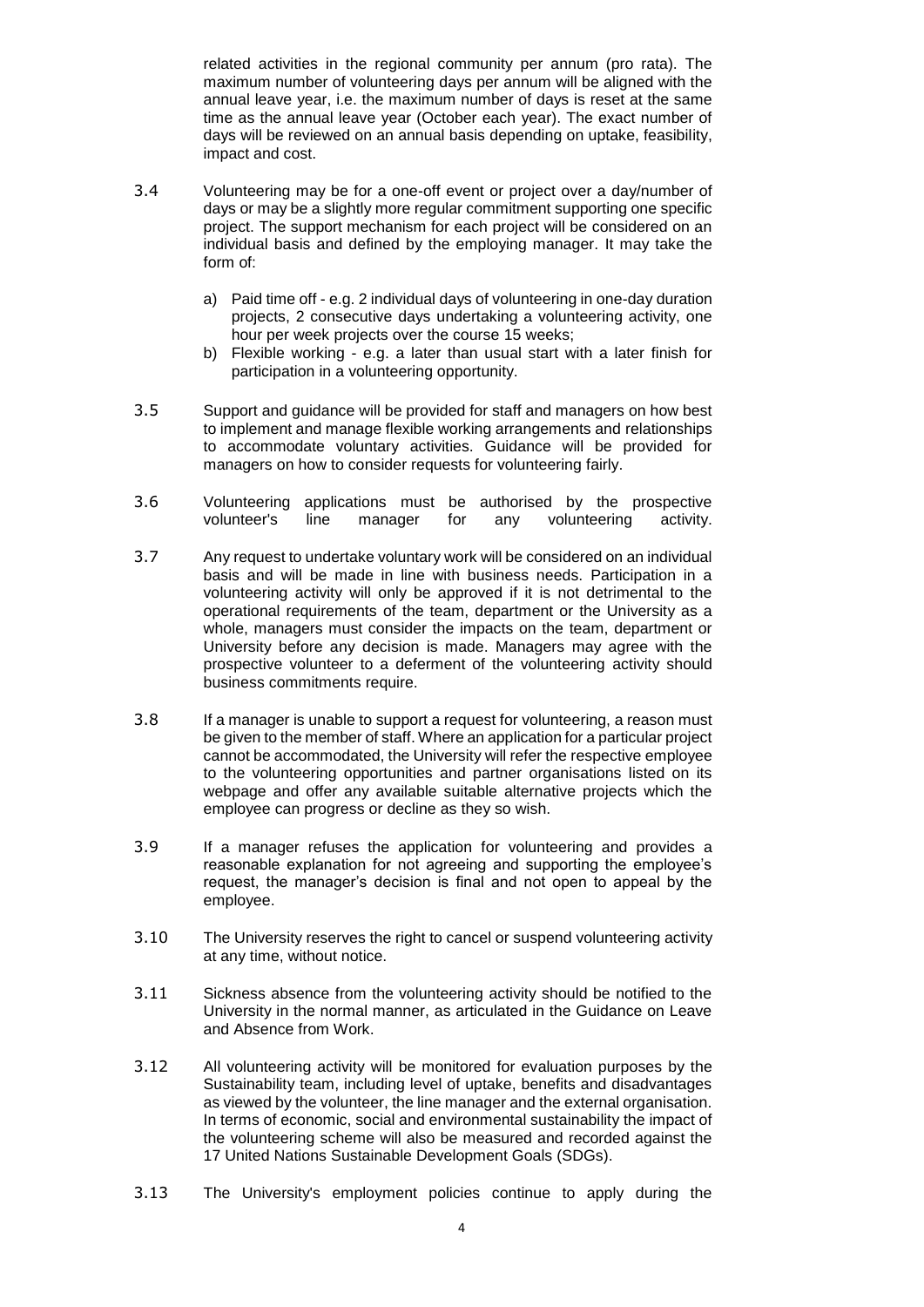volunteering activity.

- 3.14 Any expenses, including transport or commuting costs, incurred in the volunteering activity must be met by the individual volunteering or the host organisation and are non-refundable. The University will not be liable for any expenses.
- 3.15 Arrangements for any relevant DBS (Disclosure and Baring Service) Checks, Health and Safety arrangements, Risk Assessments and Insurance will be arranged by the charity or organisation providing the volunteering opportunity and will not be the responsibility of the University.
- 3.16 Time off for public duties such as magistrates, volunteer reserve service, justice of the peace, armed forces, local authority councillor etc. is not covered within this policy but instead in separate policies. Reference should be made to the University's Special Leave Policy regarding these activities.
- 3.17 Time off for undertaking voluntary work for political parties, e.g. canvassing, is not permitted as part of the Volunteering Scheme.
- 3.18 All employees must comply with the University's rules, policies and procedures at all times. Unauthorised absences from work for volunteering purposes, failure to declare any changes to the volunteering requirements or overall abuse of the volunteering scheme policy are matters for disciplinary proceedings and may lead up to and include dismissal.

#### <span id="page-4-0"></span>**4 RESPONSIBILITIES**

#### **4.1 Members of staff are responsible for:**

- Participating in the appropriate volunteering application process that meet the requirements of this policy and the information provided on the Engage for Change – Go Volunteer web pages.
- Completing a volunteering request form and gaining the necessary approval of their line manager, where volunteering is not detrimental to the operational requirements of the department or the University
- Undertaking any training, completing any DBS checks and risk assessment documents, and making any health and safety arrangements necessary for the relevant volunteering role;
- Participating in agreed programmes of volunteering to the best of their abilities;
- Keeping their line manager informed of progress throughout the programme of volunteering;
- Informing their line manager and volunteering team immediately if they intend to withdraw from an agreed programme of volunteering;
- Informing the voluntary organisation directly if they are unable to attend.
- Reporting the success or otherwise of initiatives to the Sustainability Team for possible use within public case studies and university promotional materials.

#### **4.2 Managers are responsible for:**

- Considering the impact on service provision before agreeing to such requests
- Formally approving the volunteering application form submitted by the employee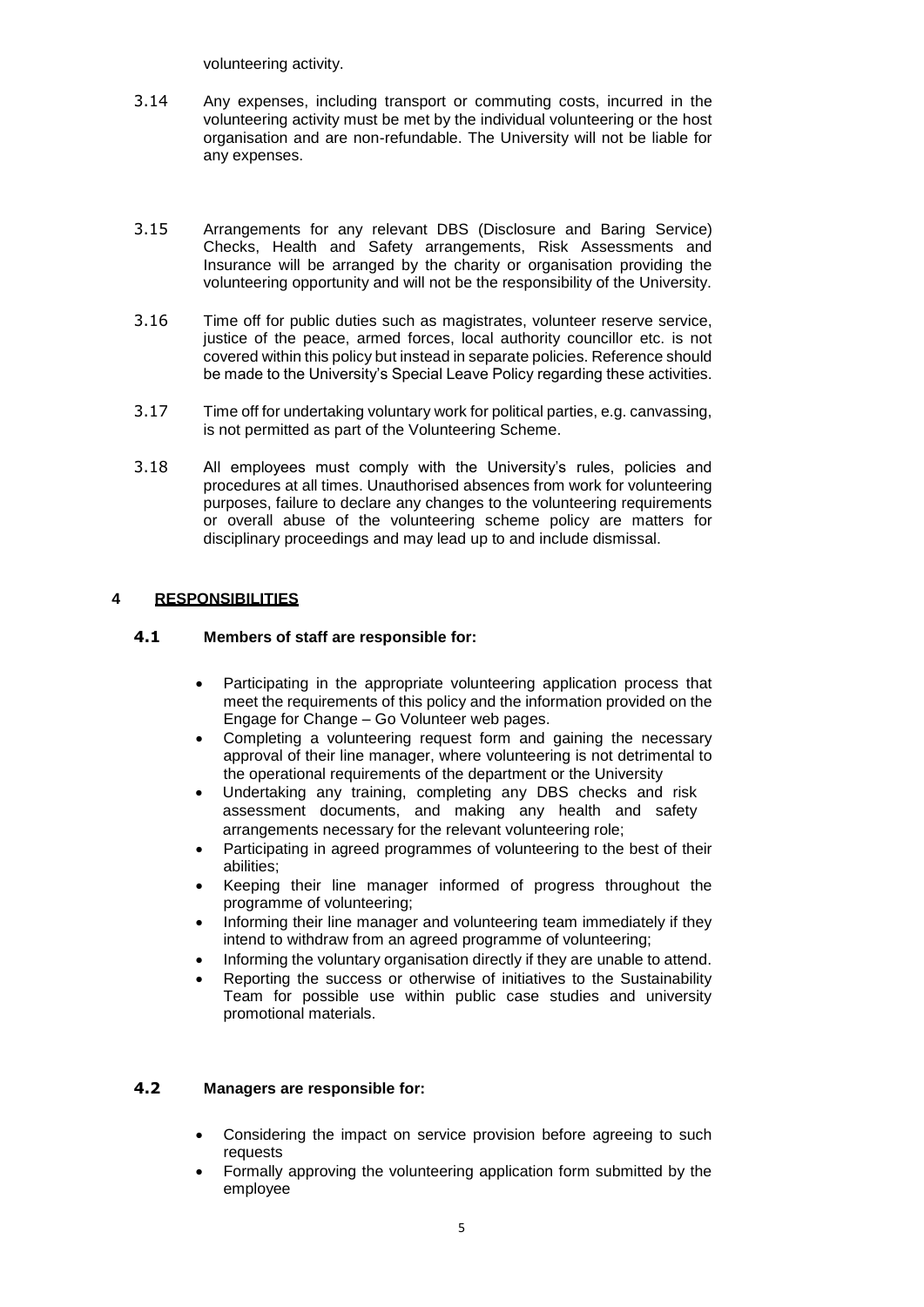- Agreeing the number hours and working pattern to support the volunteering activity;
- Monitoring the time spent away from work in voluntary activity for each volunteer;
- Ensuring that the proposed volunteering activity remains within the scope of this policy and aligns with the university's core values;
- Reviewing with the member of staff their progress throughout their period of volunteering and recording outcomes
- Supporting the University's commitment to volunteering and community engagement through genuine consideration of requests made to volunteer, which account for business requirements.

#### **4.3 Human Resources are responsible for:**

- Working with the sustainability team to ensure records on the number of volunteering placements by the 17 categories of the UN Sustainable Development Goals.
- Advising mangers on time allowances and the application of this policy and procedure.

## <span id="page-5-0"></span>**5 PROCEDURE**

- **5.1** An employee interested in taking part in the University's Volunteering Scheme must reach out to organisations, projects or initiatives offering volunteering opportunities and organise all voluntary activities on their own accord by drawing on and complying with university guidance and policy. Subsequently, an employee must inform the respective line manager about their intention to undertake a voluntary activity through the University's Volunteering Scheme by providing details about the host organisation, duration, commitments, responsibilities, etc.
- **5.2** Where an appropriate volunteering opportunity for a member of staff is identified, the member of staff and their line manager must complete and sign an employee volunteering form provided by the sustainability team.
- **5.3** There is likely to be a minimum commitment required for each volunteering opportunity, therefore the member of staff and their line manager should review the agreement after this time and give consideration as to whether the volunteering can continue further, if required.

## <span id="page-5-1"></span>**6 DOCUMENT GOVERNANCE**

#### **6.1 Responsibility**

| <b>Policy Owner</b> | Matthew Naish (Reward Manager) and Samantha |
|---------------------|---------------------------------------------|
|                     | Waugh (Sustainability Manager)              |

#### **6.2 Version Control and Change History**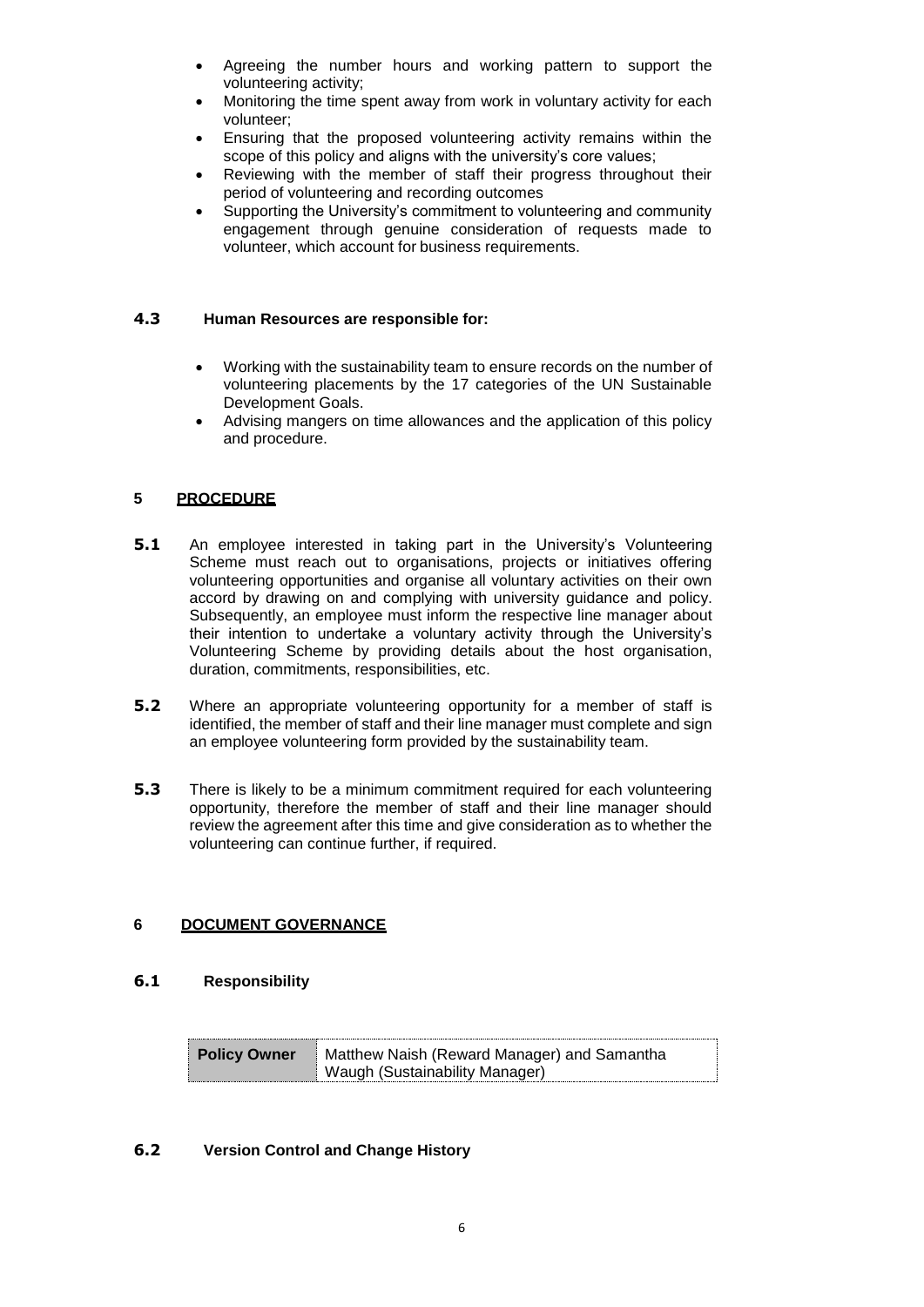| <b>Version</b><br><b>Number</b> | Approval<br><b>Date</b> | <b>Approved by</b>                                          | <b>Amendment</b> |
|---------------------------------|-------------------------|-------------------------------------------------------------|------------------|
| 1 በ                             | … May 2021              | People Culture and New Policy<br><b>Inclusion Committee</b> |                  |
|                                 | - 2021                  | University Executive   Minor revisions and<br>Group         | update to policy |

## **6.3 Document Review**

6.3.1 The policy and procedure will be reviewed by the Director of Human Resources (or their delegate) in association with the university's Sustainability Team, trade unions, employee representatives (where appropriate) and managers in response to statutory changes, changes in University procedures or structures or as a result of the monitoring of the application of the policy and procedure. In any event, the policy and procedure will be reviewed every two years.

## <span id="page-6-0"></span>**7 ANNEX**

#### **7 Overview of the United Nations Sustainable Development Goals (SDGs).** See<https://sdgs.un.org/goals> for further information.

| <b>SDG</b>                                             | Icon                                       | <b>Definition</b>                                                                                       |
|--------------------------------------------------------|--------------------------------------------|---------------------------------------------------------------------------------------------------------|
| GOAL 1: No<br>poverty                                  | $\mathbf{1}$ No<br>Poverty<br><b>AxAAN</b> | End poverty in all its forms everywhere                                                                 |
| <b>GOAL 2: Zero</b><br><b>Hunger</b>                   | $2$ $^{ZERO}$                              | End hunger, achieve food security and improved nutrition and<br>promote sustainable agriculture         |
| GOAL 3: Good<br><b>Health and Well-</b><br>being       | 3 GOOD HEALTH<br>3 AND WELL-BEING          | Ensure healthy lives and promote well-being for all at all ages                                         |
| <b>GOAL 4: Quality</b><br><b>Education</b>             | 4 QUALITY                                  | Ensure inclusive and equitable quality education and promote<br>lifelong learning opportunities for all |
| <b>GOAL 5: Gender</b><br><b>Equality</b>               | 5 GENDER                                   | Achieve gender equality and empower all women and girls                                                 |
| <b>GOAL 6: Clean</b><br><b>Water and</b><br>Sanitation | <b>6</b> CLEAN WATER                       | Ensure availability and sustainable management of water and<br>sanitation for all                       |